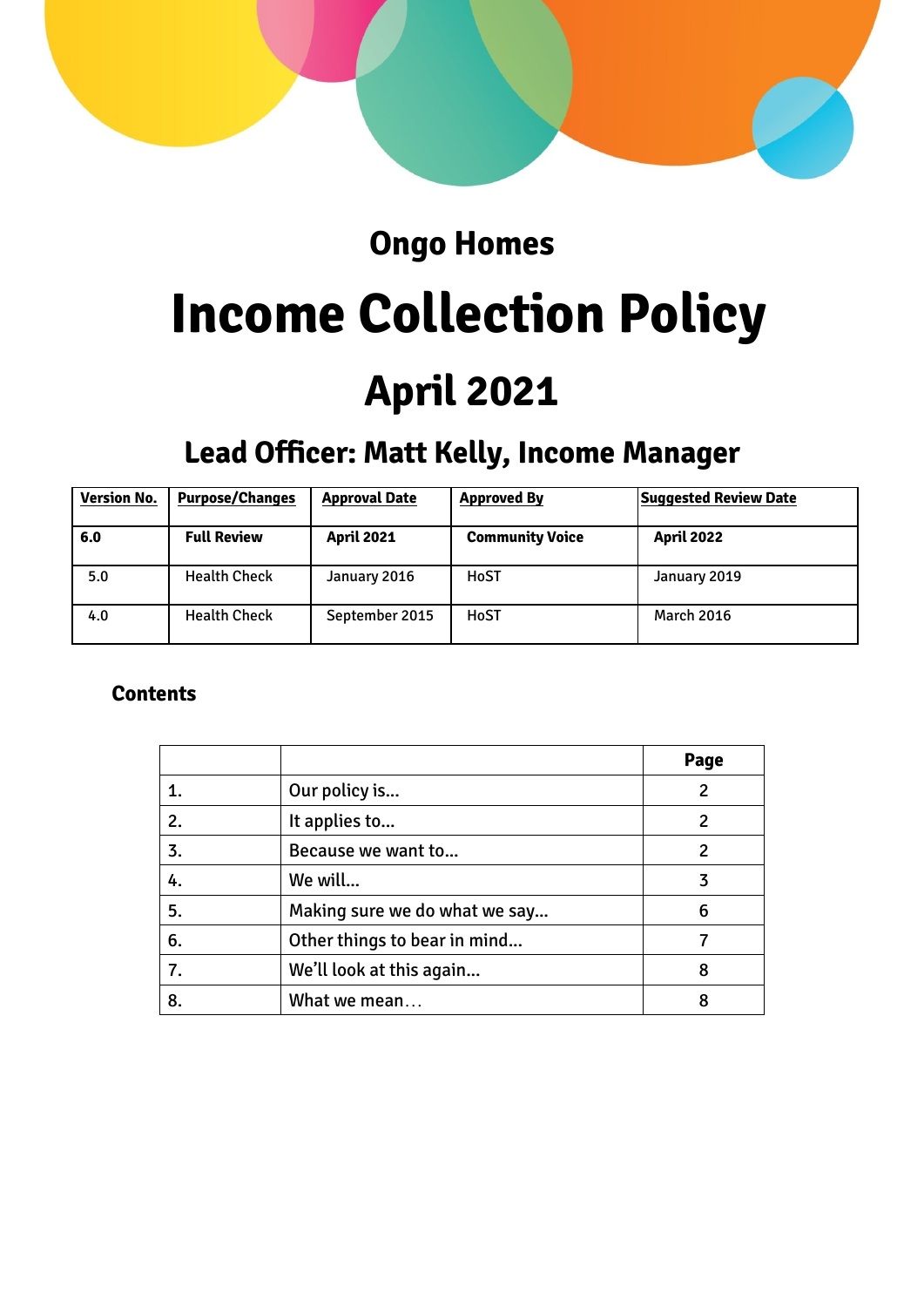# **1. Our policy is...**

- 1.1 To take a firm but fair approach to the recovery of Ongo Homes (OH) debt, to safeguard the financial viability of the organisation and in order to help our customers sustain their tenancy.
- 1.2 We embrace a rent first culture and proactively contact tenants falling into arrears at the earliest opportunity to discuss the cause of the arrears and work towards solutions to clear the debt and prevent future reoccurrences.
- 1.3 We will treat everyone as individuals and work with them to resolve issues leading to debts owed to Ongo. These include but are not limited to, assistance with benefits, employment support and money advice. We will ensure customers receive clear and timely information to help them keep up to date with their rent and maintain payments in advance.
- 1.3 Where we are unable to reach a satisfactory outcome, we will use the legal powers available to us to enforce the conditions of the tenancy, which may include the use of Tracing Agents and in certain circumstances Debt Collection Agencies, only using eviction as a last resort.
- 1.4 Where Former debt is uneconomical to pursue or there is no prospect of recovery, the debt will be written off in accordance with the Bad Debt Provisioning and Write Off Policy and the Former Tenant Arrears Procedures.

# **2. It applies to...**

- 2.1 This policy covers debts owed to OH in respect of:
	- $\checkmark$  Residential property rent.
	- $\checkmark$  Garage rent.
	- $\checkmark$  Recharges and sundry debts.
	- $\checkmark$  Service Charges.
	- $\checkmark$  Court Costs generated in relation to the above.
- 2.2 The collection of leasehold service charges levied by OH is covered in our Leasehold Service Charge Arrears Policy.

#### **3. Because we want to...**

- $\checkmark$  Maximise the income collected.
- $\checkmark$  Minimise rent arrears and bad debt
- $\checkmark$  Create a payment culture amongst our customers.
- $\checkmark$  Minimise tenancy failure resulting from non-payment of rent.
- $\checkmark$  Make it as easy as possible for customers to pay rent and other charges.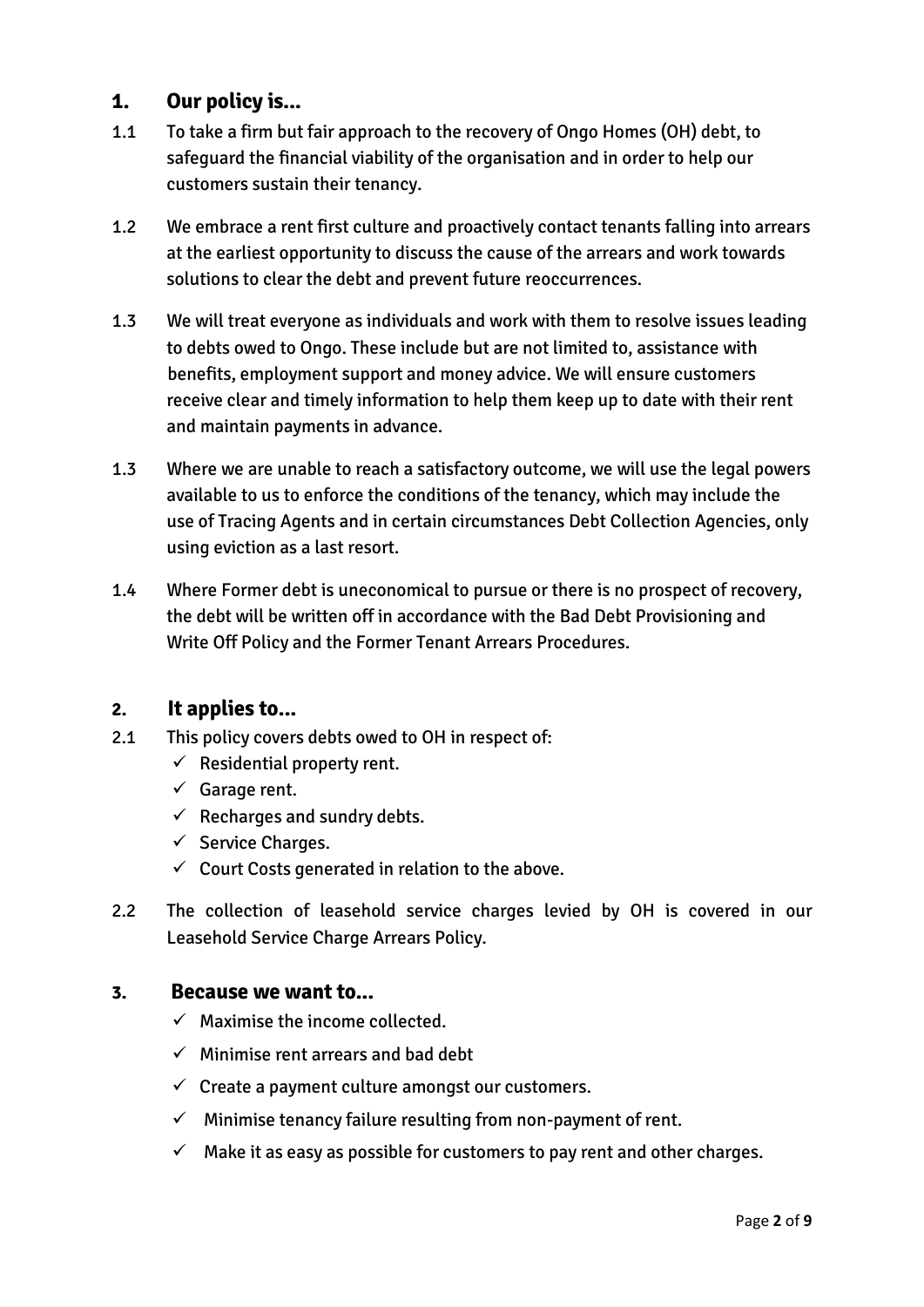- $\checkmark$  Maximise customer income by providing advice and referral to internal and external advice and support.
- $\checkmark$  Ensure that we comply with the Pre-action Court Protocol.

## **4. We will...**

- 4.1 Provide clear information to ensure customers understand the importance of paying rent and other charges and the payment options available to them.
- 4.2 We will make our expectations of customers clear in our lettings and sign-up process, through our tenancy agreement and the online 'A guide to your home'.
- 4.3 We will ensure all customers, including new customers prior to sign up are made aware of the importance of making rent and service charge payments on time and in full. We will ask all customers to pay rent and other charges in advance in line with their obligations within the tenancy agreement.
- 4.4 We will ensure that customers are given sufficient information and advice to ensure their rent and other charges are paid, e.g. the payment options available to them and their likely benefit entitlement.
- 4.5 Customers will be informed of the consequences of non-payment at the time of signing for their tenancy and throughout their tenancy. Should non-payment occur, action will be taken in line with the agreed arrears trigger levels and discussed fully with the customer.
- 4.6 We will promote positive examples of dealing with arrears and the importance of keeping up to date with payments through our newsletter, website and app.
- 4.7 We will provide a rent statement annually or as agreed with individual customers, we will also make rent statements available for customers to view on line via their online app.

#### **4.8 Offer a choice of payment methods**

- 4.8.1 We will offer a range of payment options to customers and look to make best use of innovative ways of enabling customers to make payments.
- 4.8.2 Methods of payment may include:
	- $\checkmark$  Post Offices and Pay Point outlets.
	- $\checkmark$  AllPay Kiosk.
	- $\checkmark$  Direct debit or Standing Order.
	- $\checkmark$  Deductions from salaries, where customers are also employees.
	- $\checkmark$  Deduction from salaries where customers' agree an arrangement with their employer to do so.
	- $\checkmark$  Telephone and Internet Banking.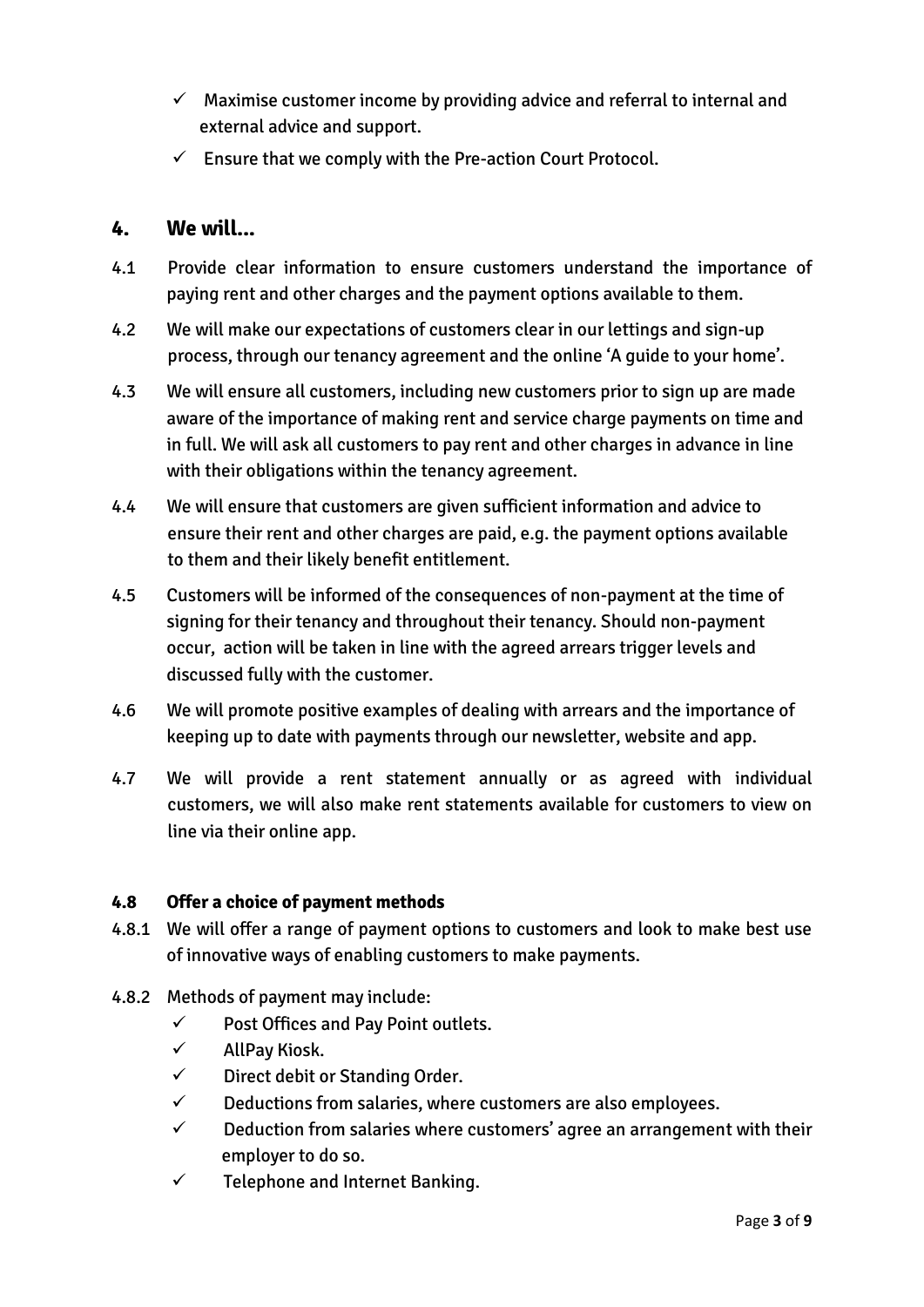- $\checkmark$  Internet payments via the OH Website.
- $\checkmark$  Direct payments from the Department for Work & Pensions (DWP).
- $\checkmark$  Mobile App.
- $\checkmark$  Allpay SMS Payments.
- $\checkmark$  Telephone Payments to OH.
- $\checkmark$  Automated Telephone Payments to AllPay.
- 4.8.3 In the case of evictions we will also accept payment by cash or banker's draft depending on the immediacy of the eviction date.

#### **4.9 Manage cases where customers are in arrears**

- 4.9.1 We will monitor individual rent accounts not in credit in line with their agreed payment frequency on a regular basis and take appropriate actions accordingly.
- 4.9.2 Where a customer falls behind with their rent or other payment, we will attempt to speak to customers who are experiencing difficulties as early as possible. Our aim is to intervene at an early stage to prevent problems escalating, without resorting to legal action.
- 4.9.3 When we need to contact customers in respect of their rent, we will do so in the most appropriate way and ensure this is clear and understandable. If we need to write to customers, we will ensure all our written communication is in the customers' preferred format to ensure clear messages are conveyed and that customers' preferences are taken into account when sending information to them.
- 4.9.4 If a customer has an appointed trustee/deputy/attorney to act on their behalf due to their age or lack of mental capacity, the income collection process and methods will be the same. We will contact both parties but, as long as the customer is a minor or lacks capacity, we will only take action against the trustee/deputy/attorney.
- 4.9.5 We will work with advocates or agencies supporting vulnerable people to resolve payment issues and will only take enforcement action as a last resort.

#### **4.10 Prioritise multiple debts**

- 4.10.1 Our customers have a responsibility to pay any monies due under the terms of their tenancy agreement, with the highest priority given to debts that maintain a customer's home.
- 4.10.2 Wherever possible we will try to establish an overview of all debts owed by a customer when they first make contact.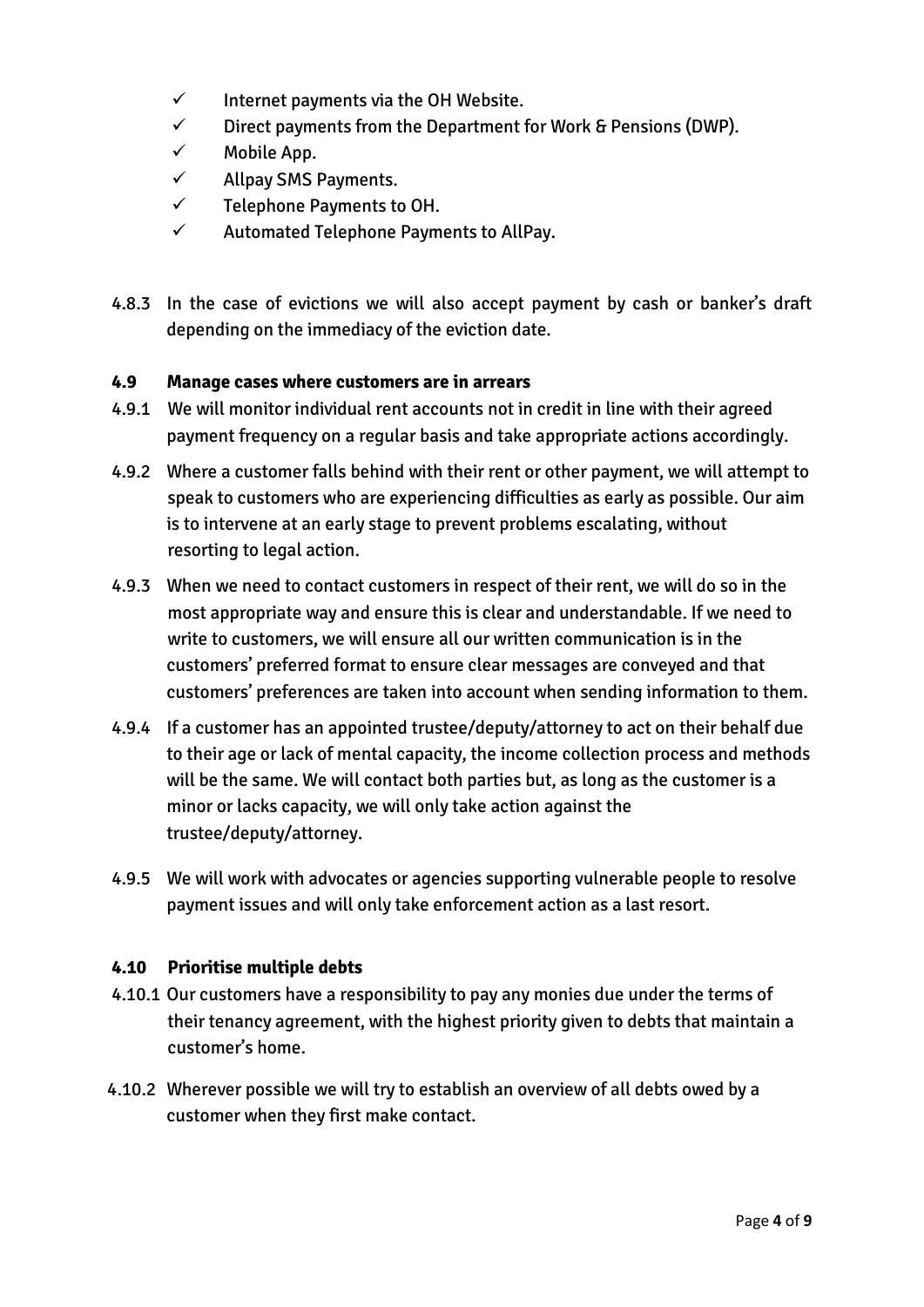4.10.3 Where a customer owes multiple debts to OH and wants to make payment, the rent payment including any arrangement for arrears will take precedence, the customer can then choose which other debts they wish to make payment against.

#### **4.11 Supporting customers**

- 4.11.1 We will be pro-active in our attempts to minimise debt and provide opportunities for customers to maximise their income and develop budgeting and money management skills.
- 4.11.2 We will make use of strategic and operational partnerships with other agencies where appropriate. For example, we will continue to strive to maintain a good relationship with Local authorities in our region of operation, Credit Unions, Citizens Advice Bureaux and other advice and support providers who can help to improve the services we offer and support our customers.
- 4.11.3 We will offer signposting and referrals to the in-house Benefit Advice Team (BAT) or to our external partners to all customers who fall behind with their rent, throughout the arrears recovery & legal process and where a customer is having difficulty in sustaining their tenancy.
- 4.11.4 Where an applicant for housing has a history of high levels of debt and/or there are concerns over their ability to afford their rent, we will consider their suitability for a tenancy in accordance with our Lettings Policy.
- 4.11.5 Where necessary, we will offer translation, signing and interpretation services to those who require it.

#### **4.12 Exceptional Circumstances**

4.12.1 We will always endeavour to meet the needs of the individual and as such, some requirements of this policy may be waived due to exceptional circumstances. In these cases, decisions must be agreed by the Income Collection Manager and the Lettings Manager.

#### **4.13 Enforcement action**

- 4.13.1 Where customers persistently miss payments or avoid contact with us, we will take the appropriate legal action to secure and recover the debt. This may include the enforcement of Assured Short-hold Starter or Fixed Term tenancies. We will also consider using all grounds for possession.
- 4.13.2 Use of Ground 8 and 11. The Income manager will make the decision to use mandatory possession grounds for rent cases and the Housing Manager for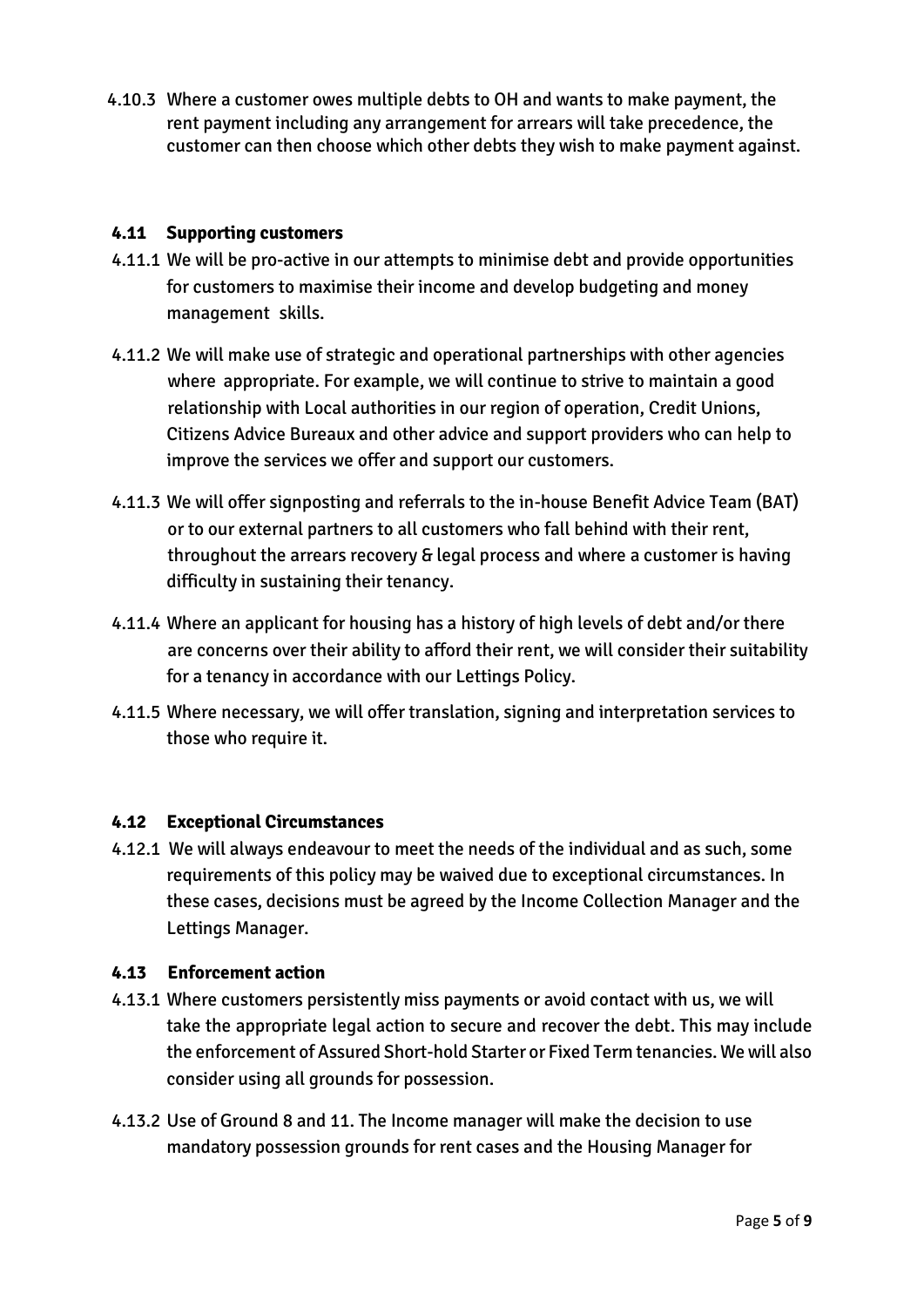ASB cases. Mandatory possession grounds will not be used as the norm and will only be used in exceptional circumstances.

- 4.13.3 Where legal action is required we will ensure that we adhere to the principles of the Pre-action Court Protocol and liaise with the courts on a regular basis.
- 4.13.4 Throughout legal proceedings we will continue to offer support and advice to customers who are in arrears to encourage payment. We will ensure they continue to have every opportunity to reduce their arrears.
- 4.13.5 We will consider the individual circumstances of the customer and the proportionality of seeking possession. We will ensure that we use eviction only as a last resort.
- 4.13.6 To assist in the recovery of Former Tenancy Arrears, we will use external resources such as Debt Collection Agencies and Tracing Agencies.

#### **4.14 Refunds**

4.14.1 Refunds will be processed by the Rent Accounting Team who will take into account the payment frequency of the tenant and make appropriate refunds to ensure the account is never lower than 1 week in credit, whatever the payment frequency i.e. 1 week credit for weekly payers, 2 weeks credit for fortnightly payers and 1 month credit for monthly payers to ensure that at no point the account is lower than 1 week in credit.

#### **4.15 Confidentiality and Data Protection**

- 4.15.1 We comply with data protection and GDPR requirements and do not pass personal information about a customer to other parties without their consent except under circumstances allowed by the Data Protection Act 2018.
- 4.15.2 This means that we may discuss arrears cases and action we are taking with other parties and advice agencies but we will not disclose information about the personal circumstances of customers unless we have their permission to do so.

#### **4.16 Complaints and Review**

- 4.16.1 In certain circumstances, customers can request a review of our decision to take action to end their tenancy as outlined in our Tenure Policy.
- 4.16.2 If customers are dissatisfied with the way their case has been dealt with, they can make a complaint under our Complaints and Feedback Policy.

#### **5. Making sure we do what we say...**

5.1 The Head of Customer Experience has overall responsibility for the service.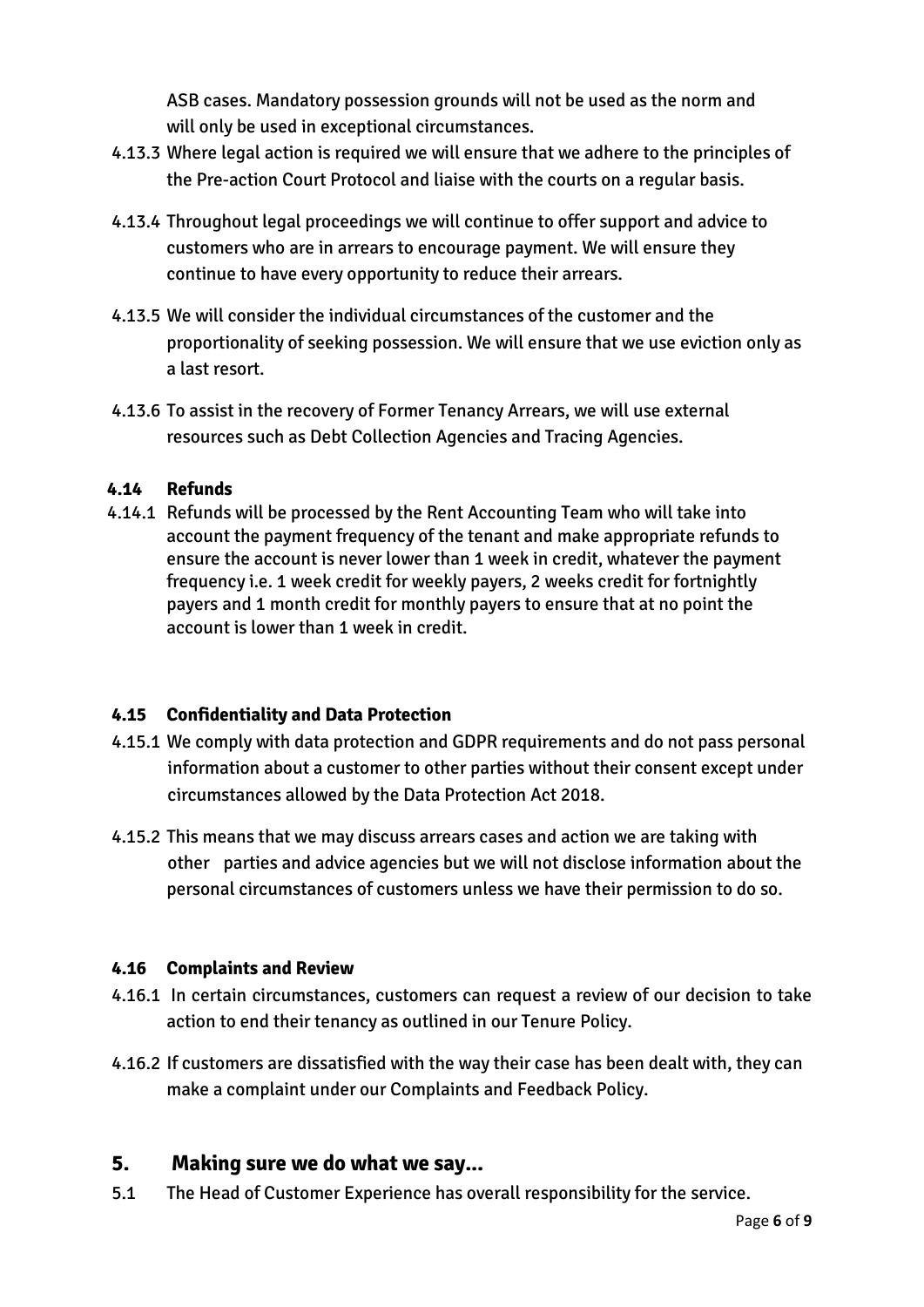- 5.2 The Income Collection Manager is responsible for ensuring this policy is adhered to on a day-to-day basis.
- 5.3 All staff who involved in collecting payments and providing advice & assistance to customers are responsible for ensuring they comply with the requirements of this policy.
- 5.4 We will set and monitor targets relating to:
	- $\checkmark$  Current rent arrears as % of the debit (Estimated end of year debit);
	- $\checkmark$  Former customer arrears as % of the debit (Estimated end of year debit);
	- $\checkmark$  Bad debt write offs as a percentage of rent roll write offs;
	- $\checkmark$  Percentage of customers evicted for rent arrears;
	- $\checkmark$  Income received as a percentage of rent debit (excl arrears)
- 5.5 Performance will be reported to the Executive Leadership Team via the monthly balanced scorecard, to the Group Common Board on a quarterly basis, and annually to our customers in the annual report.

### **6. Other things to bear in mind are...**

- 6.1 Our policies & procedures on:
	- $\checkmark$  Bad Debt Provisioning and Write Off;
	- $\checkmark$  Home Choice Lincs;
	- $\checkmark$  Complaints and Feedback
	- $\checkmark$  Lettings;
	- $\checkmark$  Equality & Diversity:
	- $\checkmark$  Housing Benefit Service Level Agreement;
	- $\checkmark$  Leasehold Service Charge Arrears;
	- $\checkmark$  Mental Capacity Guidance;
	- $\checkmark$  Rent and Service Charge Setting;
	- $\checkmark$  Income Collection;
	- $\checkmark$  Recharge;
	- $\checkmark$  Tenure Policy;
	- $\checkmark$  Subject Access Request;
	- $\checkmark$  Welfare Reform Strategy;
- 6.2 The main pieces of legislation and regulation relevant to this policy include:
	- $\checkmark$  Administration of Justice Act 1970
	- $\checkmark$  Civil Procedure Rules
	- $\checkmark$  Data Protection Act 2018
	- $\checkmark$  Enterprise Act 2002
	- $\checkmark$  Equality Act 2010
	- $\checkmark$  Office of Fair Trading Debt Collection Guidelines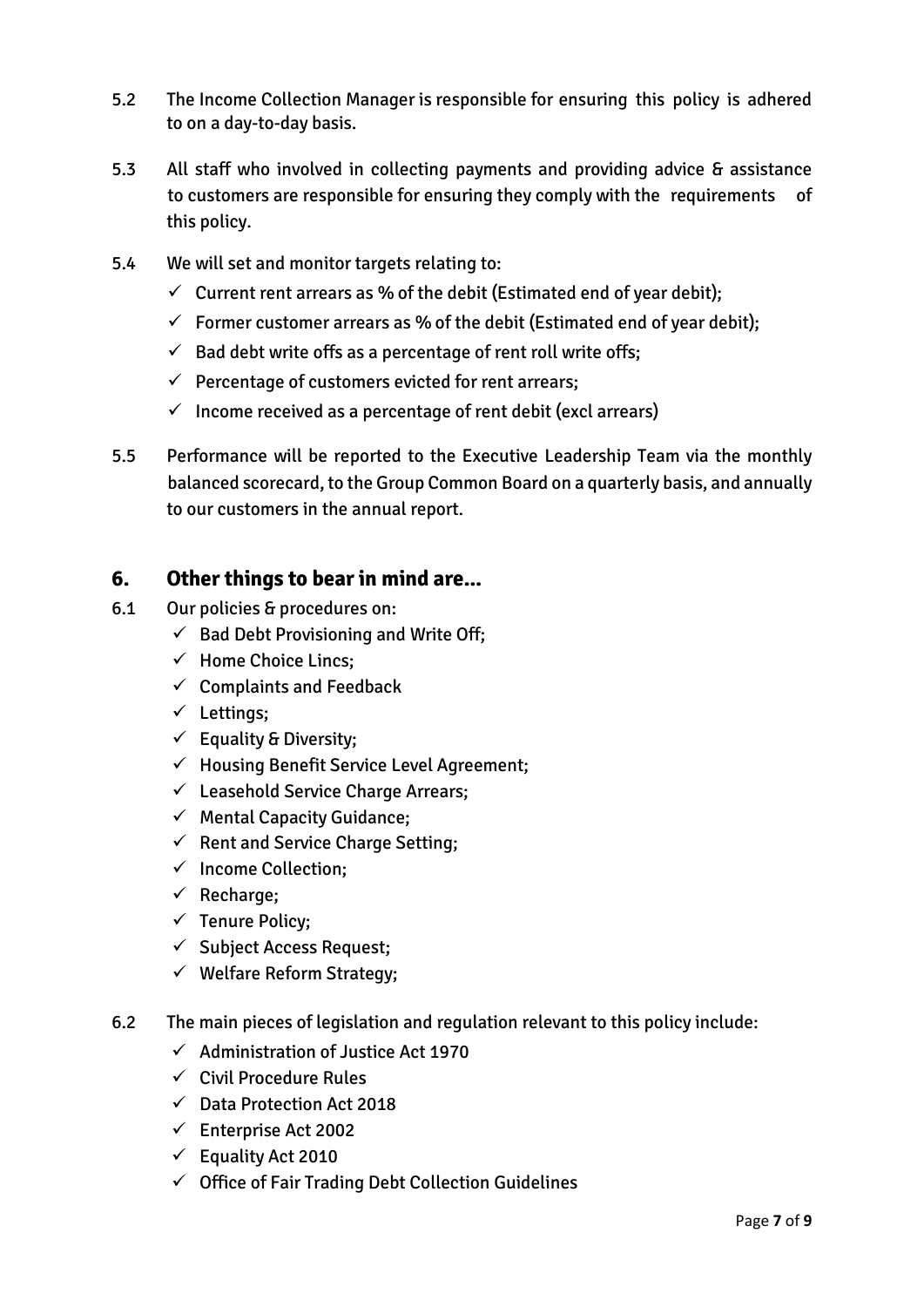- $\checkmark$  Pre action Court Protocol
- $\checkmark$  Protection from Harassment Act 1997
- $\checkmark$  Housing Acts 1985 and 1996
- $\checkmark$  Human Rights Act 1998
- $\checkmark$  Limitation Act 1980
- $\checkmark$  Mental Health Act 2007
- $\checkmark$  Welfare Reform Act 2012
- $\checkmark$  Localism Act 2011

# **7. We'll look at this again...**

7.1 Health check to be completed in a year's time after approval and to then be reviewed every three years.

| <b>Reference</b>                                   | <b>Definition</b>                                                                                                                                                                                                                                                                                                      |  |
|----------------------------------------------------|------------------------------------------------------------------------------------------------------------------------------------------------------------------------------------------------------------------------------------------------------------------------------------------------------------------------|--|
| <b>Customer</b>                                    | In the context of this policy, customer means tenants, former tenants and<br>private individuals (such as those renting garages from OH) who owe debts<br>to OH in respect of those items listed in section 2. This also includes<br>executors/personal representatives in the case of death.                          |  |
| <b>Debt Collection or</b><br><b>Tracing Agency</b> | A private company contracted by OH to trace former tenants in order to<br>obtain payment for outstanding debts. The company may also collect<br>payments on behalf of OH. This avenue is only pursued when all internal<br>attempts to collect the debt have been exhausted.                                           |  |
| <b>Former Tenant</b><br><b>Arrears</b>             | These arise when a tenancy ends and rent remains unpaid.                                                                                                                                                                                                                                                               |  |
| <b>Benefit</b>                                     | Payment of any benefit by North Lincolnshire Council, the DWP or any other<br>Government department.                                                                                                                                                                                                                   |  |
| <b>Recharges</b>                                   | Are charges applied to a tenant or former tenant when we discover that<br>something is broken, damaged or missing. The recharge covers the cost of<br>repairing or replacing the item. For further information refer to the<br>Recharge Policy.                                                                        |  |
| <b>Service Charges</b>                             | Any services included in the tenancy agreement for which an additional<br>charge is made for example:<br>$\checkmark$ Communal heating<br>$\checkmark$ Water & sewerage<br><b>TV Ariel's</b><br>$\checkmark$ Lifts<br>$\checkmark$ Door entry<br>Retirement & sheltered scheme officer<br>$\checkmark$ Window cleaning |  |

# **8. What we mean…**